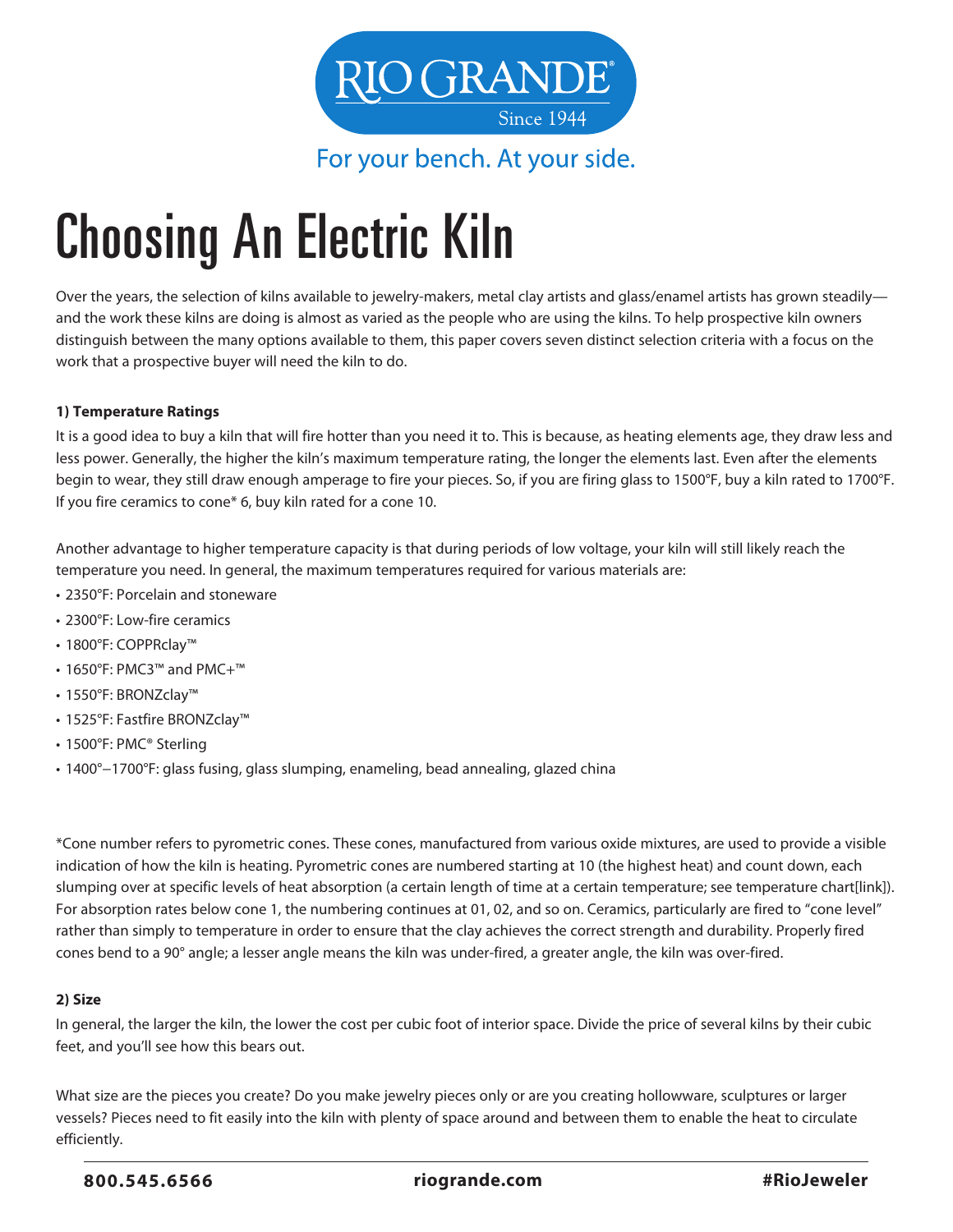Will you be firing many small loads or a few large ones or some of both? Some users fire frequent small loads to test design elements or to see how special effects turn out before investing time creating larger quantities of something new. Others prefer firing fewer loads with larger quantities of pieces. This is another factor in choosing kiln size.

Choose a kiln that will fire the largest pieces that you produce, and evaluate how often you want to fire the kiln. Figure how long it will take you to make enough pieces to fill a kiln of a given size. Do you think your needs will expand later? Kiln owners will typically tell you to buy more capacity than you currently need, to allow yourself the room to grow into the future.

If you fire pieces of a particular size such as tiles or bowls, plan the kiln load on paper. Draw diagrams of different sized kiln shelves and determine how many pieces will fit onto each shelf. You may find that the pieces fire most efficiently in a particular size kiln. For instance, the 10- and 12-sided kilns can both fire 10"-dia. bowls. But since both kilns fire four bowls per shelf, the bowls fire more efficiently in the 10-sided kiln than in the 12-sided. [Tweak this sentence to make relevant to jewelry?]

The 10-sided kiln is also a good choice for those who need short firing cycles. Since 10-sided kilns are smaller than 12-sided, they can heat and cool faster. In addition, kiln shelves for 10-sided kilns are lighter than those for 12-sided kilns and are easier to lift.

## **3) Power & Wiring Requirements**

The electrical requirements of the kiln is an important consideration and will affect your choice of kilns. If you'll need a new circuit installed for your kiln, you'll need a licensed electrician to install a new circuit (and copper wiring, not aluminum, should be used).

Homes in the U.S. and Canada usually receive 120/240 volts. If your studio is in a business district, strip mall, or school, it is likely that your voltage is 208, not 240. It is important that you know your voltage before choosing a kiln. Outlets wired for 208-volt circuits look the same as those for 240-volt circuits, so you can't tell just by looking.

Call your power company or electrician if you're not sure about your voltage or phase. If you run a 240-volt kiln on a 208 volt circuit, the kiln will fire slowly and may never reach maximum temperature. This is an expensive mistake, because you will need to order new elements of the correct voltage and possibly have the switch box rewired to resolve the incompatibility. Oh, and one more thing: as contrary to logic as it seems, a 240-volt kiln does not necessarily fire hotter or faster than a 120-volt kiln. Some 120 volt kilns can reach 1000° F. in five minutes! [is ramp speed noted on most kilns?]

### **4) Kiln Shape: Round or Square**

A "round" kiln is any kiln that has more than four sides. On a per-cubic-foot basis, the round kilns (6-, 7-, 8-, 10- and 12-sided) are less expensive than the square because they are easier to build. Artists who work with ceramics usually buy the round models while schools and potters sometimes buy the large square kilns, because they are especially durable and slow cooling.

## **5) Top- or Front-Loading Configurations**

Front-loading kilns are preferred for enameling, where pieces are removed from the kiln at 1450°F. This would be difficult with a top-loading kiln since the heat rises when you open the lid and you must lean into the escaping heat. In addition, front-loading studio kilns are easier to load than top-loading models because you don't have to bend down into the kiln.

Before purchasing a top-loading kiln, visit a studio that has one. Reach down inside the kiln to be sure you are tall enough to load it. This is important. If you get a top-loading kiln into your studio and then find you can't reach the base, you will likely have to raise the base by leaving a shelf supported by posts in the bottom permanently, wasting a good deal of firing room you may have counted on having. If you find depth is an issue, consider a shorter, but broader kiln.